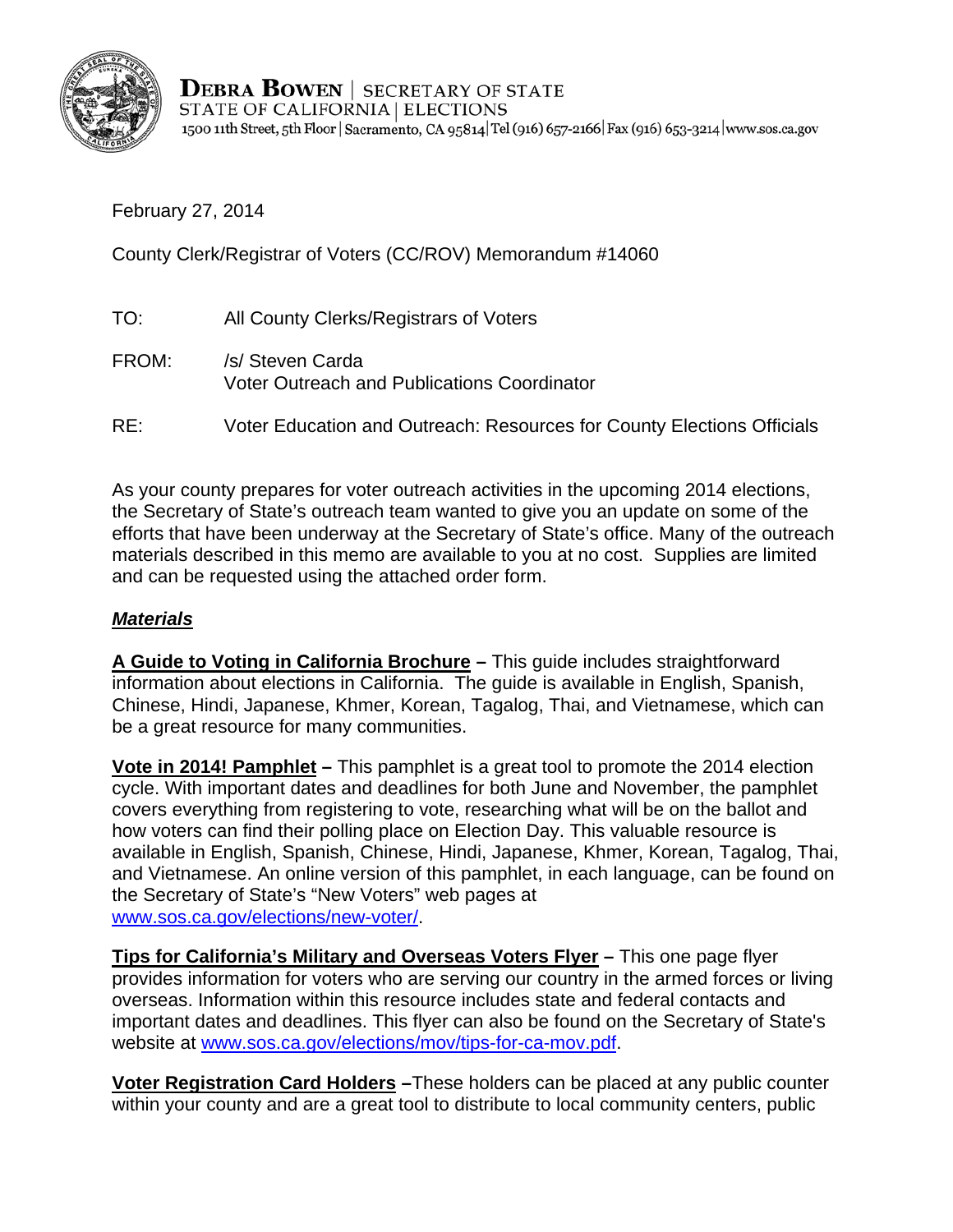CC/ROV # 14060 February 27, 2014 Page 2

offices and other high traffic areas. These holders also include a QR code on the front that people can scan using their smart phone and be directed to California's Online Voter Registration Application System. The holders are offered in two designs and in English only.

**Public Service Announcements (DVD)** – With the right message, you can turn any office waiting room, community meeting or other place where people gather into an opportunity to educate voters. The Secretary of State's office has designed public service announcements to help. The announcements cover all the basics of taking part in elections and are available online in English and Spanish. These messages can be viewed on our website at www.sos.ca.gov/elections/nvra/psa/.

**Time Off to Vote Posters –** These posters are a great resource for employers to post in their office space to promote democracy. These notices are available in English and Spanish and can be ordered from the Secretary of State's office or printed online at www.sos.ca.gov/elections/time-off-to-vote.htm.

**Voter Bill of Rights Posters –** These posters are a convenient way to ensure all voters know their rights as a participant in their democracy. These posters are available in English, Spanish, Chinese, Hindi, Japanese, Khmer, Korean, Tagalog, Thai, and Vietnamese and can be ordered through our office or printed online at www.sos.ca.gov/elections/voter-bill-of-rights/voter-bill-of-rights.pdf.

### *Other Resources and Projects*

**New Voters Resource –** Another online resource that you might find useful are the "New Voters" web pages at www.sos.ca.gov/elections/new-voter/. These pages were expressly created for people who will soon become eligible to vote (as new citizens) or who are just new to voting. It comes in English, Spanish, Chinese, Hindi, Japanese, Khmer, Korean, Tagalog, Thai, and Vietnamese and provides easy access to all the basic tools people need to become active voters.

**MyVote Democracy at Work Project –** To build on your existing outreach activities, you may be interested in the Secretary of State's Democracy at Work Project. The project invites businesses, state and local government and nonprofit organizations to help strengthen democracy by encouraging employees, customers and members to participate in elections. The project makes it easy, with a choice of sample messages, newsletter text, website buttons and other handy tools designed to inspire and prepare people to become voters. It recognizes the civic spirit of everyone who takes part with an optional listing on the MyVote Democracy at Work Project web page. For more information about the project visit: www.sos.ca.gov/elections/myvote-democracy-at[work-project/.](www.sos.ca.gov/elections/myvote-democracy-work-project/)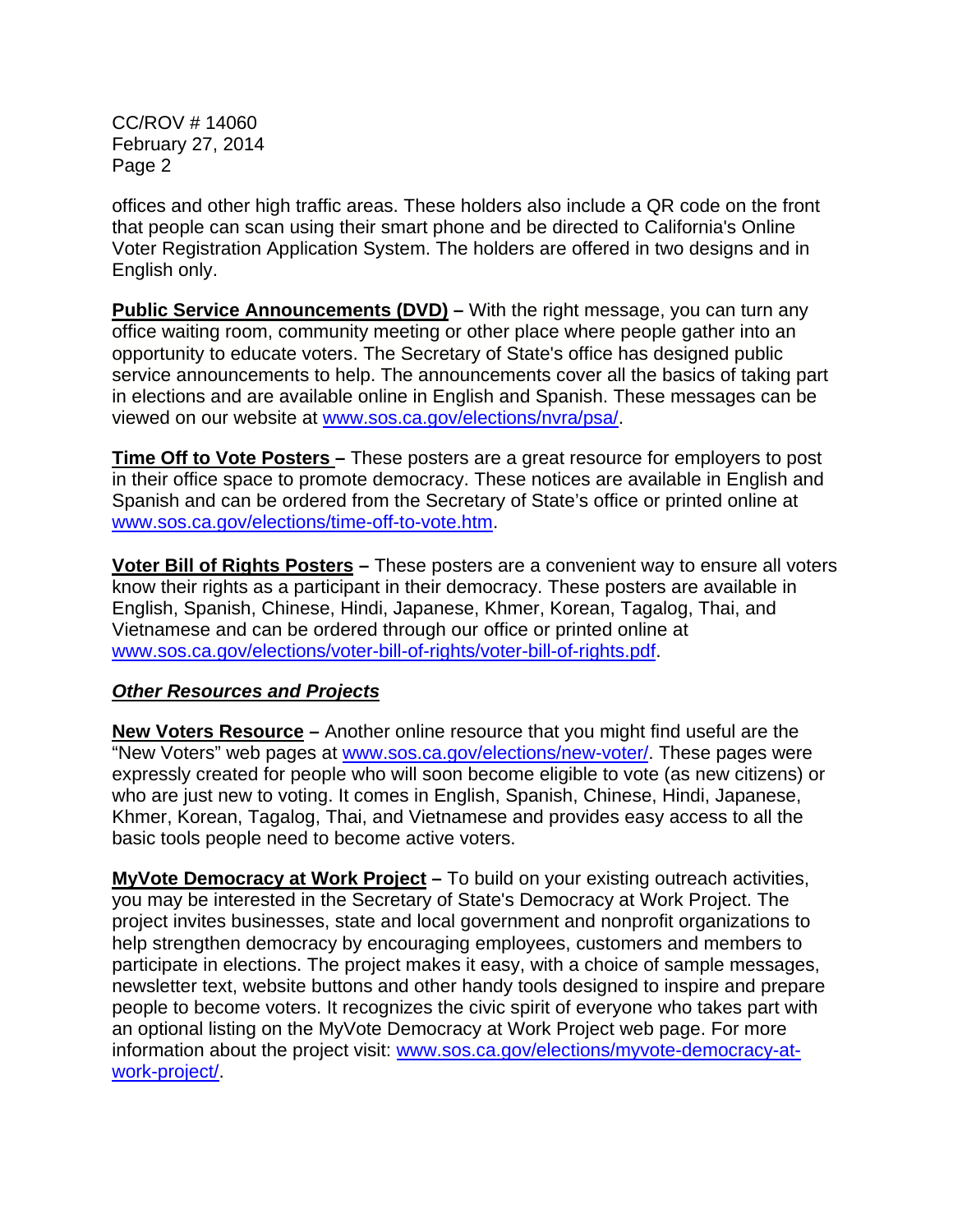CC/ROV # 14060 February 27, 2014 Page 3

**MyVote Student Mock Election –** The Secretary of State is again teaming up with the Superintendent of Public Instruction for a statewide student mock election this year on October 28, 2014. This statewide mock election is an excellent way for schools in California to get involved in educating future voters. Visit the mock election web page frequently for updates and more information. You may wish to encourage schools in your county to sign-up to participate in the mock-election. Registration opens in March. Visit the Mock Election web page at www.sos.ca.gov/elections/studentmockelection.htm.

**California Online Voter Registration Application QR (Quick Response) Code –** QR codes are a great resource for voters "on the go." These images can be scanned with smart phones and will automatically direct the user to the online voter registration application. The online voter registration application QR code can be printed on stickers, used in outreach pamphlets and gives people the option to scan the QR code and fill out a voter registration application online. To see an example of how the Secretary of State's office used the QR code, please see the "Vote in 2014!" publication at www.sos.ca.gov/elections/new-voter/pdf/vote-in-2014.pdf. Instructions on how to add the QR code can be found at www.sos.ca.gov/elections/bug/bug.htm.

**Register To Vote Buttons –** These buttons can be placed on any website to promote online voter registration. Soon to be available in ten languages, these buttons are an outreach tool that state and local governments, organizations, businesses, schools, etc. can use. When people click on the register to vote button, they are directed to the online voter registration application. Samples and instructions on how to use these buttons are posted on our website at www.sos.ca.gov/elections/bug/bug.htm.

Please contact me at (916) 657-2305 or Steven.Carda@sos.ca.gov if you have any questions.

Thank you.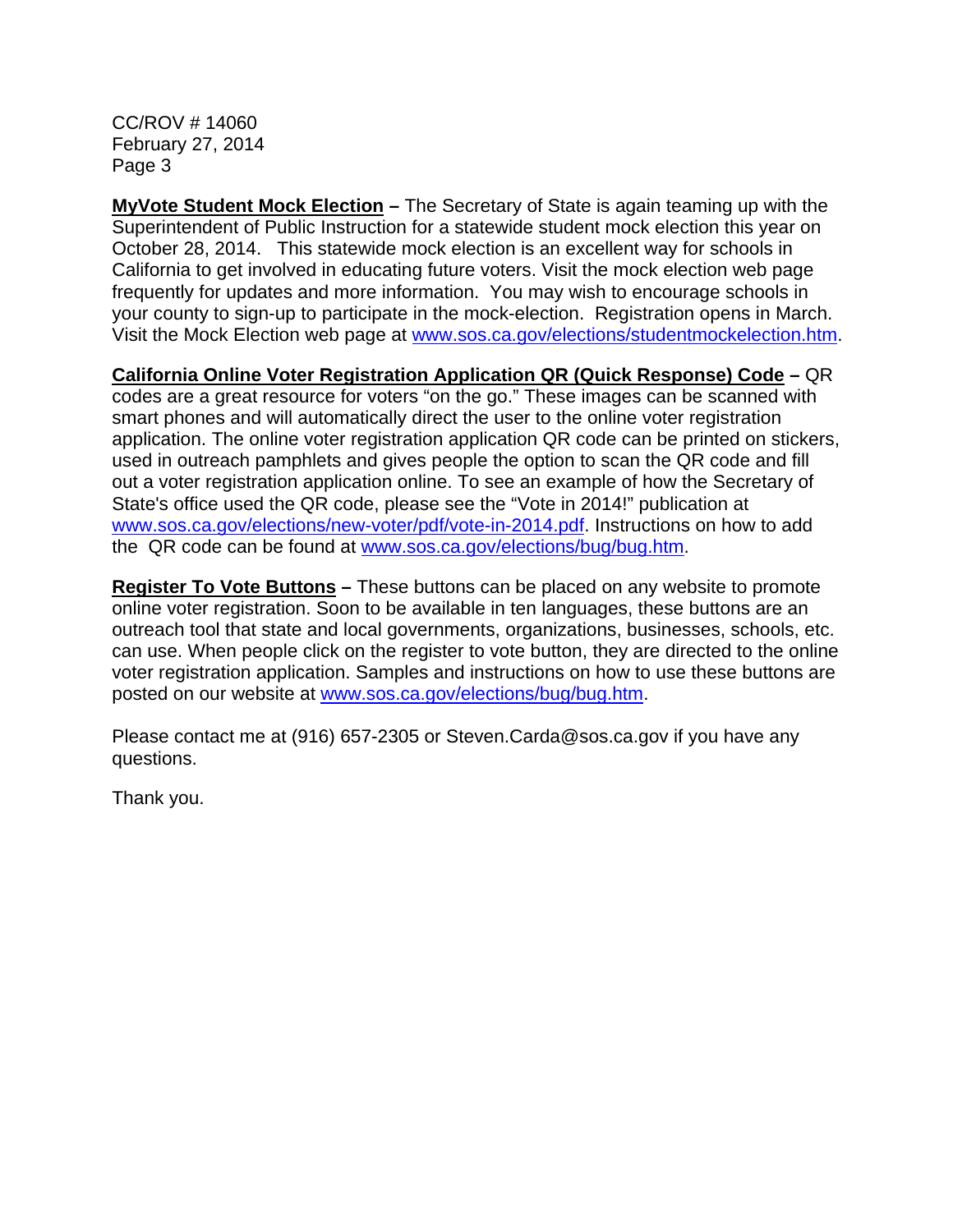# **Voter Education and Outreach Materials Order Form**

For each item, please indicate the quantity of each language you are requesting.

### **Contact Information:**

| County:                 |  |
|-------------------------|--|
| <b>Contact Name:</b>    |  |
| <b>Mailing Address:</b> |  |
| City, State & Zip:      |  |
| Email:                  |  |
| Phone:                  |  |

# **A Guide to Voting in California Brochure:**

| A GUIDE TO<br><b>VOTING IN</b><br><b>CALIFORNIA</b><br><b>IVITY VISITE</b> | English:<br>Hindi:<br>Korean:<br>Vietnamese: | Spanish:<br>Japanese:<br>Tagalog: | Chinese:<br>Khmer:<br>Thai: |  |
|----------------------------------------------------------------------------|----------------------------------------------|-----------------------------------|-----------------------------|--|
|                                                                            | Vote in 2014! Pamphlet:                      |                                   |                             |  |
| <b>VOTE IN</b><br>2014!<br>- June 3<br><b>Direct Primary Election</b>      | English:<br>Hindi:                           | Spanish:<br>Japanese:             | Chinese:<br>Khmer:          |  |

| <b>MY VOTE</b>                |
|-------------------------------|
| California Secretary of State |
|                               |

| English:               | Spanish:  | Chinese: |  |
|------------------------|-----------|----------|--|
| Hindi:                 | Japanese: | Khmer:   |  |
| Korean:<br>Vietnamese: | Tagalog:  | Thai:    |  |
|                        |           |          |  |

### **Military and Overseas Flyer:** English only



Electronic file will be sent to email address:

\_\_\_\_\_\_\_\_\_\_\_\_\_\_\_\_\_\_\_\_\_\_\_\_\_\_